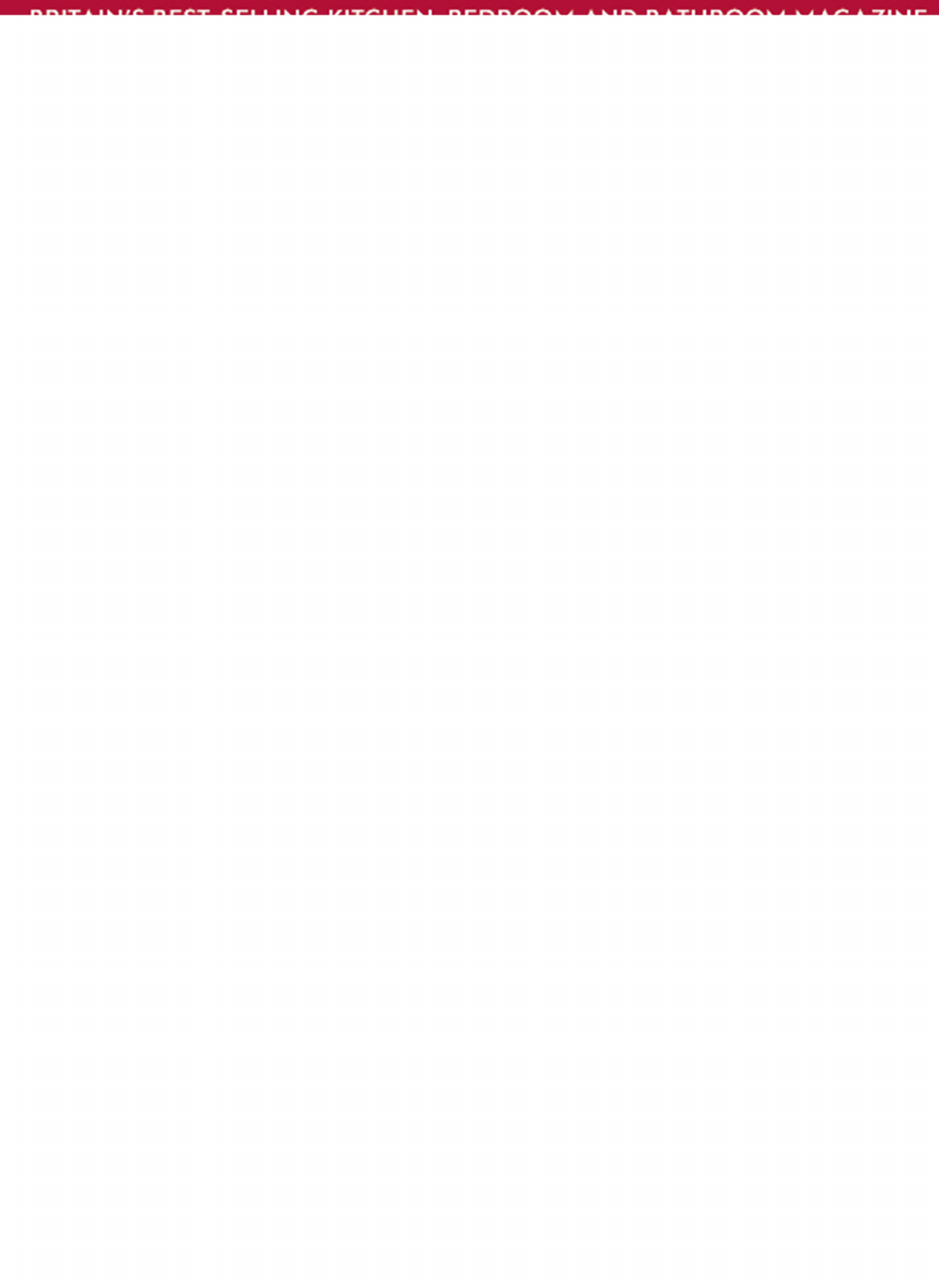# **ACGESS** AREAS



Designers Caroline and Felix Milns, of Zulufish completely redesigned this Edwardian property into a modern family home with free-flowing, interconnecting rooms, each accented with rich colours and contemporary accessories Words: **Jacky Parker** Photography: **Guifré de Peray**   $\downarrow$  A warm brass accent shade is introduced through the beautiful **glass pendants**, by Giapato & Coombes, suspended above the island.



The HUX London kitchen **cabinetry** and the **glass splashback** are the same shade – Knightsbridge 215 by Little Greene – for a seamless effect. Push-click catches on doors and drawers ensure the clean lines are uninterrupted. The **island cabinetry** is in a contrasting tone of French grey, also by Little Greene. **Worktops** in Caesarstone's raven 4120 quartz unify the working area while the wenge timber **breakfast bench** brings rich texture to the scheme.

Hong Kong, f<br>house in Putn eady to start a new life in the UK after relocating from Hong Kong, financier Samuel Kong and his wife Betty finally found a house in Putney, south-west London, where they could put down new roots. Having discounted various long and narrow Victorian properties in their search, the couple were drawn to the generous proportions of the then five-bedroom Edwardian house and could envisage sharing it with their two children Joanne, 10, and Julian, seven. Able to start afresh and unencumbered with old furniture, Samuel and Betty pictured a bright, open, and colourful living space. They turned to Felix and Caroline Milns from design and build company Zulufish to create it for them. Here, Caroline explains how they achieved the end result…

## **The design brief:**

Samuel and Betty wanted the ground floor to feel open, with interconnecting rooms that would be used frequently but with the ability to close off sections when required. On the upper floors, they wanted a master bedroom suite, ensuite bedrooms for the children, and a guest room for visiting family, plus a show-stopping office for Samuel. There was no need to extend the building's footprint, but the layouts needed to be reconfigured to create a better flow throughout the house, with a complete redesign of the rooms. They like modern British style, albeit with a timeless feel, so all of that was our inspiration for the décor.

# **Creating the space:**

As it is the heart of the home, everything started with designing the main living room and kitchen. While the family remained in their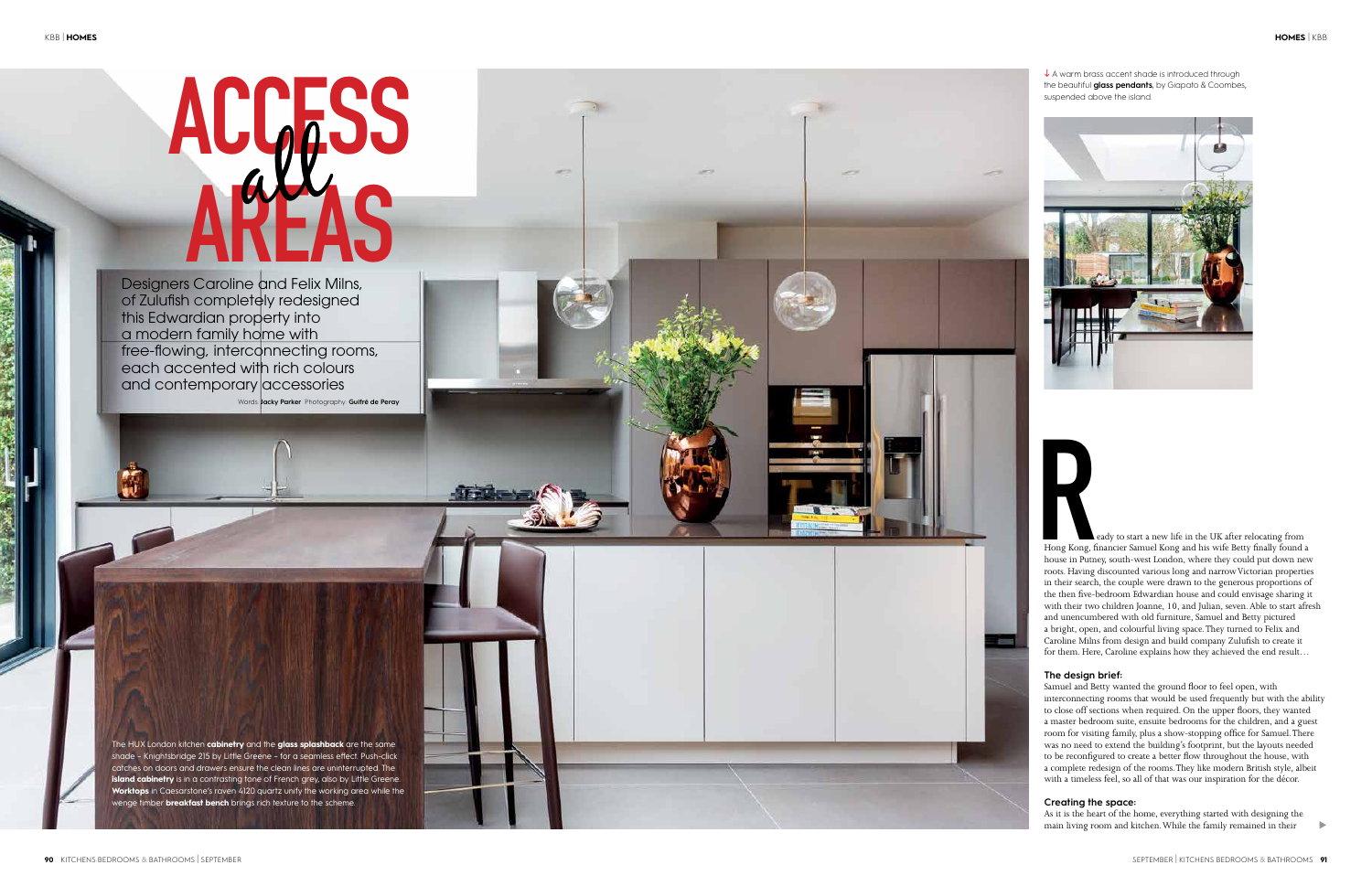rented apartment, which they had lived in since moving to the UK, we knocked through the ground floor, creating the new open-plan space. We rebuilt the existing rear-extension, adding two large rooflights and sliding glass doors to flood light into the rear of the property where the kitchen is located. For the kitchen's layout we ran units, made by HUX London, and appliances along one side, a bar area with storage opposite, an island in the centre, and  $-$  due to the ample width  $-$  a breakfast bench perpendicular to the island, which helps balance the room. To ensure the space connected visually, we incorporated the cabinetry materials and finishes in the dining area. Betty chose a cappuccino colour palette with wenge timber and bronze accents. It's stylish, contemporary and warm, and as there is so much natural light, there was no risk of the scheme looking too dark.

We designed three sets of double doors and bespoke cabinetry to link the social areas on the ground floor. A large glass-panelled doorway leads to the generous family room with its wall-to-wall bookcase, which offers storage for children's toys as well as books, photos, and ornaments. Another double doorway connects to a formal sitting area, mainly used when entertaining. As Samuel and Betty hadn't brought any furniture with them, we had a clean slate. They loved the colourful Paul Smith rugs we suggested, which set the tone for the rest of the scheme as we were able to pull out those colours in the furniture and accessories to lift the otherwise neutral palette. Betty told us she loves dramatic lighting, so we selected

two coordinating sculptural hoop pendants for the family and sitting rooms and spherical glass styles for the kitchen-diner. Upstairs, the couple were happy to sacrifice a second bedroom for a new master ensuite and dressing room. To bring a high-end edge to the bedroom, we designed a headboard that spans the entire wall and a 3D feature to conceal the TV. In the bathroom, we went for a modern, luxury spa feel with a deep oval bath, design-led brassware, and a high-tech shower toilet.



### **The next stage:**

Samuel wanted an impressive office, which we created in a small bedroom. We opened up the ceiling into the eaves above and built a mezzanine level with a double-height wenge bookcase, which features bronze railings and a ladder, picking up the scheme in the kitchen-diner. The loft space, which the previous owners had converted into two rooms, was the ideal location to put the children's ensuite bedrooms – redesigned with bold colours to suit their personalities.

### **Finishing touches:**

The joinery with the cappuccino and metallic colour palette connect the space, but each room has its own specific design and accent shades The family love how the new spaces are open and bright, and how every part of the house is used and enjoyed to the max, being totally unique to them.

**1** Olsen clear glass globe pendant, £99, Heal's. **heals.com 2** Stone masonry hexagon tiles, £29.95 per sq m, Walls and Floors. **wallsandfloors.co.uk 3** Picnic Basket matt emulsion, £18 for 2.5 litres, Crown. **crownpaint. co.uk 4** Moda barstool in black with copper legs, £119, Cult Furniture. **cultfurniture.com**

**1**

a sense of symmetry. **Barstools**, Chaplins.

**accessories**, 5mm Design.





**2**

DESIGN<br>**EDIT** 

**3**



u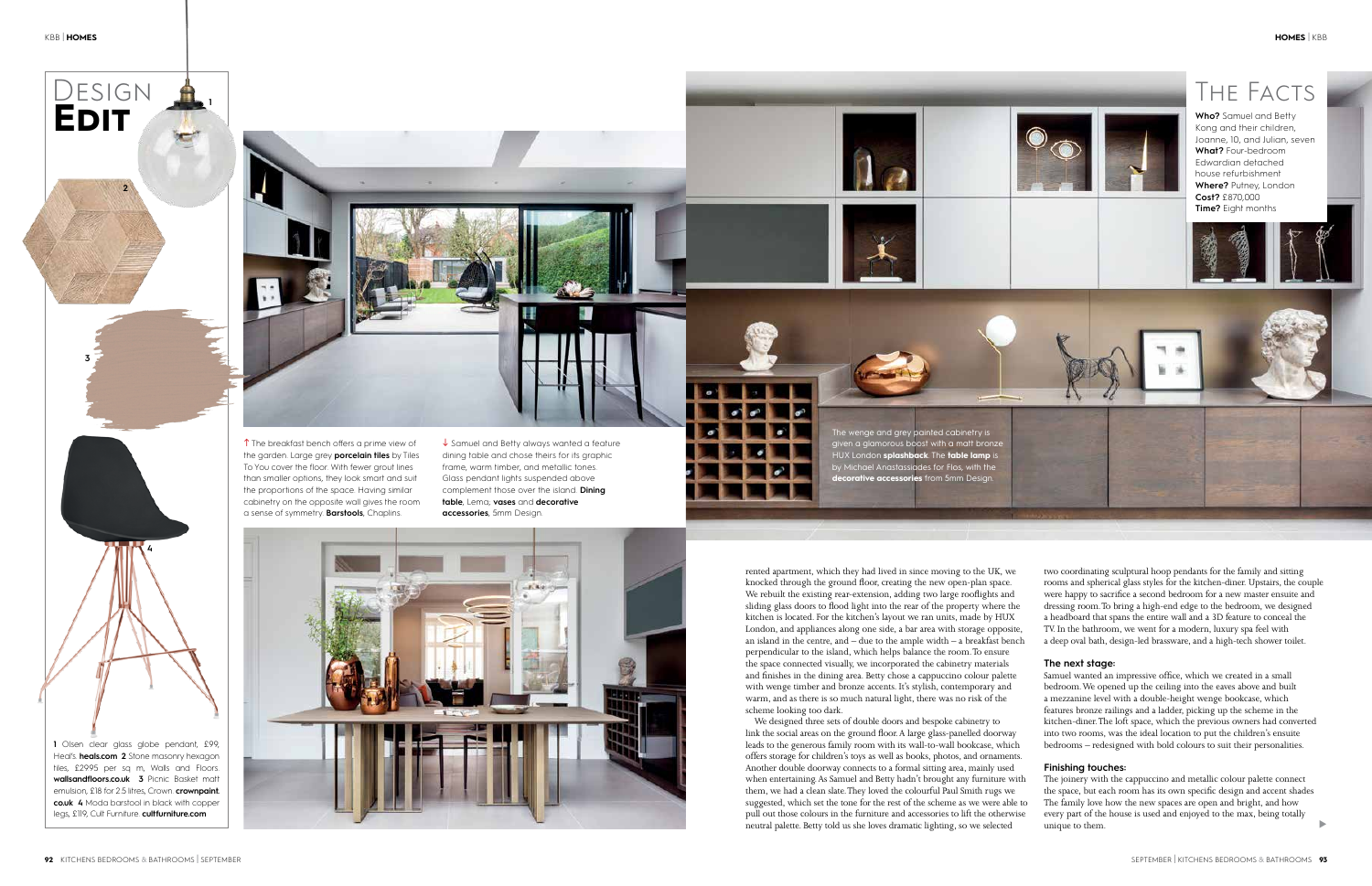

**Decorative accessories** in metallic finishes by 5mm Design, and velvet upholstery bring an opulent feel to the living room. **Cabinetry**, HUX London; **sofa and armchairs**, The Sofa and Chair Company; **rug**, The Rug Company; **coffee table**, Brabbu.





**1** LED lights under every shelf illuminate the bookcase at night. Designer Caroline helped the Kong family curate their existing possessions with **ornaments** from 5mm Design.



Cameron Design House; **coffee tables**, Roche Bobois.  $\rightarrow$  The sofa, by Camerich, and chair upholstery coordinate with the pale blue and grey patterns in the Paul Smith **rug**, while the piped edges and **scatter cushions** by AMWA Design accent the bolder citrus shades. **Quad pendant**,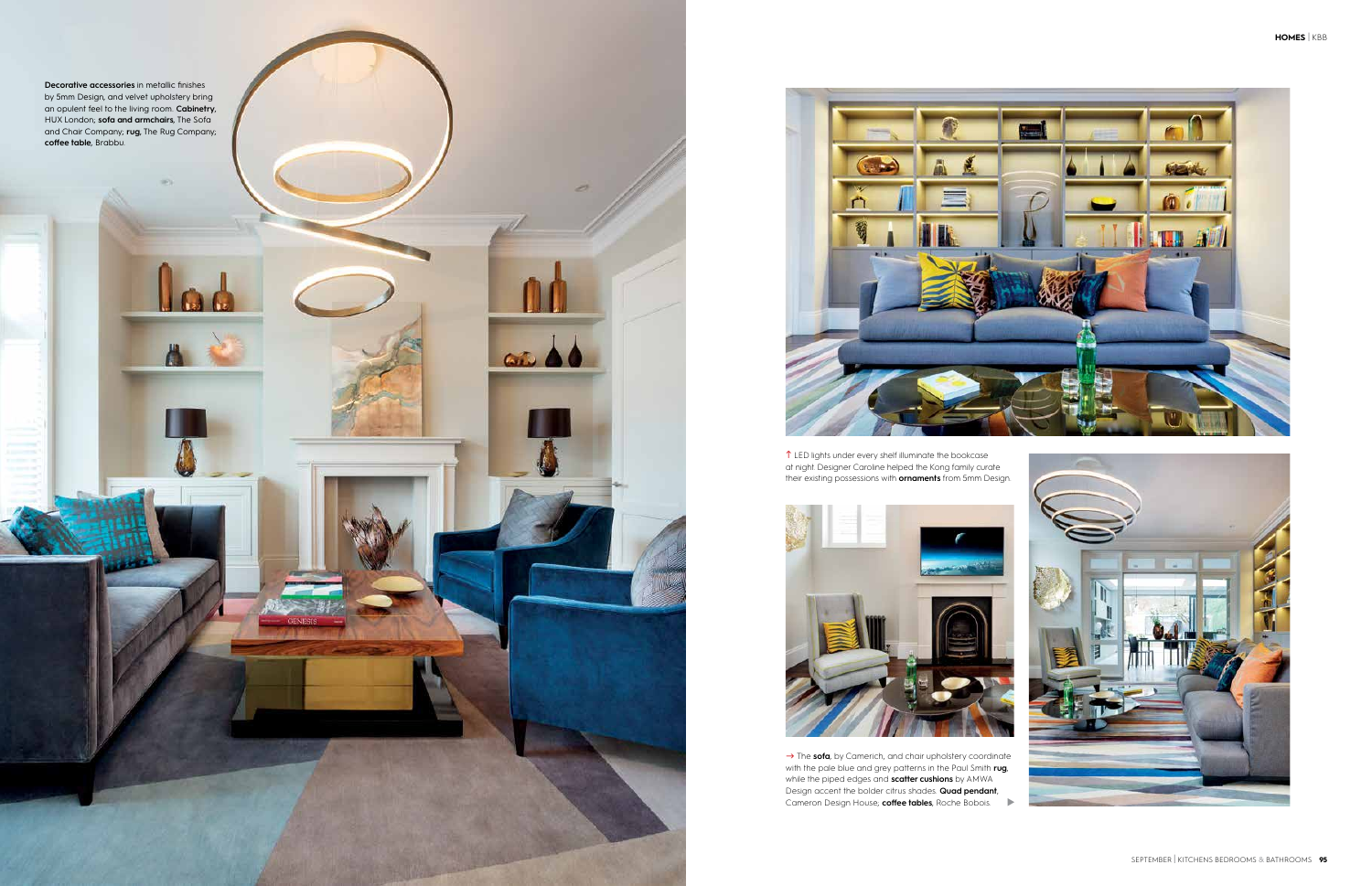Mocha **hexagonal mosaics** provide a calm mporary touch. The couple invested in a high-tech Toto **shower toilet.** Wall and floor **the and Ceramic Warehouse; bespoke vanity unit**, HUX London; Kos oval **basin**, Ashton & Bentley; **taps** and **brassware**, Cono range by Gessi; ladder **towel rail**, Vogue UK.







 Upholstered in high-performance faux silk, the HUX London **headboard** and **divan** create a luxurious but durable look. The **divan bed base** and **feature wall** are also by HUX London.



 The oval freestanding Olympia Ashton & Bentley **bath**  is the ideal place to unwind at the end of the day.

"Upstairs, the couple were happy to sacrifice a second bedroom to create the master ensuite and dressing room."